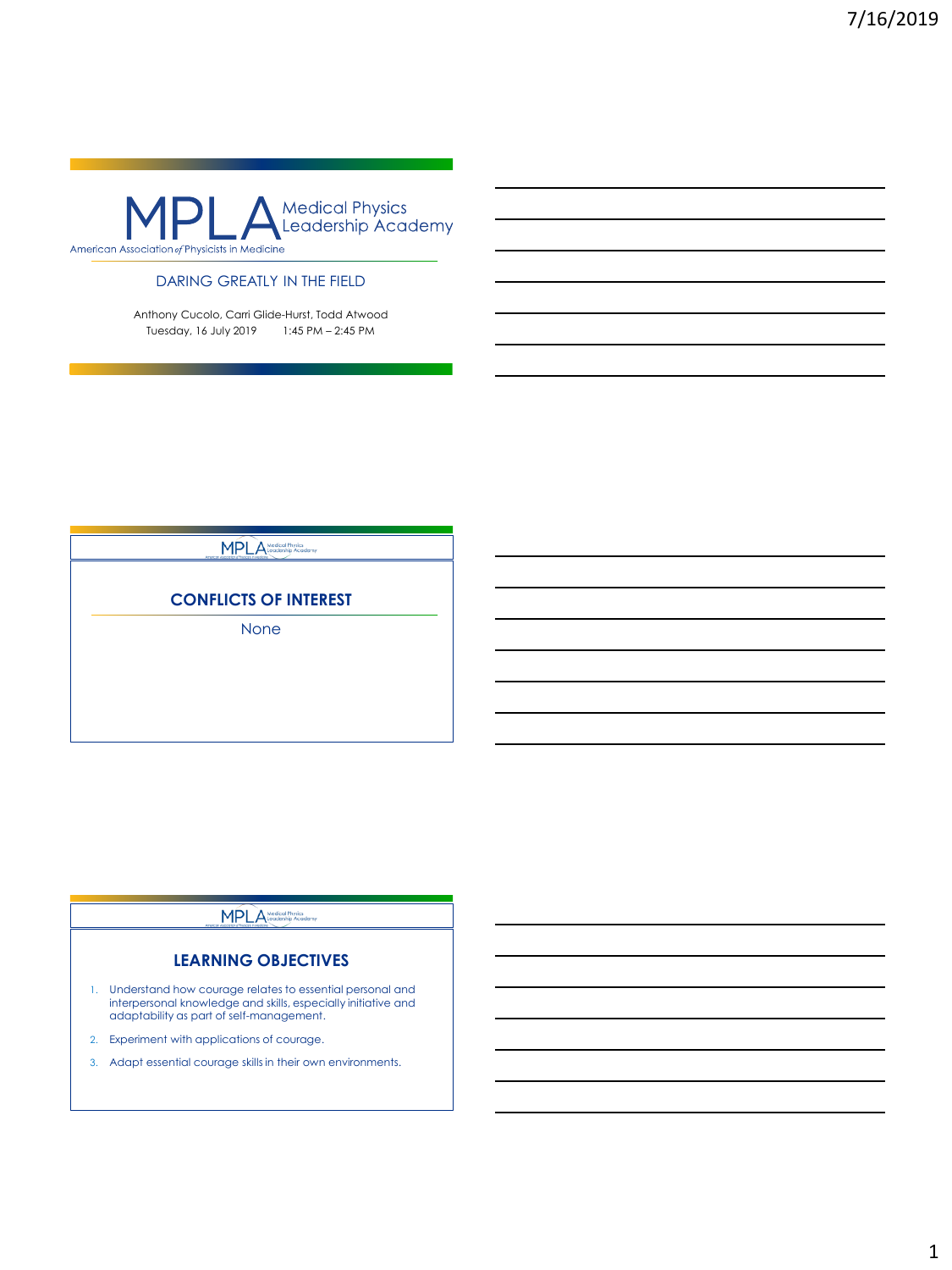# MPLA Medical Physics

## **CREATIVITY, INNOVATION, AND INITIATIVE**

Both positive and negative affect influences creativity, innovation, and change behavior.



Rank, J., & Frese, M. (2008). The impact of emotions, moods, and other affect-related variables on creativity, innovation and<br>!initiative in organizations. Research Companion to Emotion in Organizations, (New Horizons in M

#### MPLA Medical Physics

# **CREATIVITY, INNOVATION, AND INITIATIVE**

Affect = generic label comprising both mood and emotion

- Moods = diffuse and lack referent
- Emotions = discrete affective states that are perceived by the individual to have an identifiable cause or referent (e.g., anxiety, guilt, pride, surprise, hope)

Rank, J., & Frese, M. (2008). The impact of emotions, moods, and other affect-related variables on creativity, innovation and<br>initiative in organizations. Research Companion to Emotion in Organizations, (New Horizons in Ma

#### MPLA Medical Physics

## **CREATIVITY, INNOVATION, AND INITIATIVE**

#### **Creativity**

- Development of novel and useful ideas, products or problem solutions
- Intra-individual level

#### Innovation

- Actual intentional implementation of new and beneficial ideas for work products or processes
- Individual, group or organizational level

Rank, J., & Frese, M. (2008). The impact of emotions, moods, and other affect-related variables on creativity, innovation and<br>!initiative in organizations. Research Companion to Emotion in Organizations, (New Horizons in M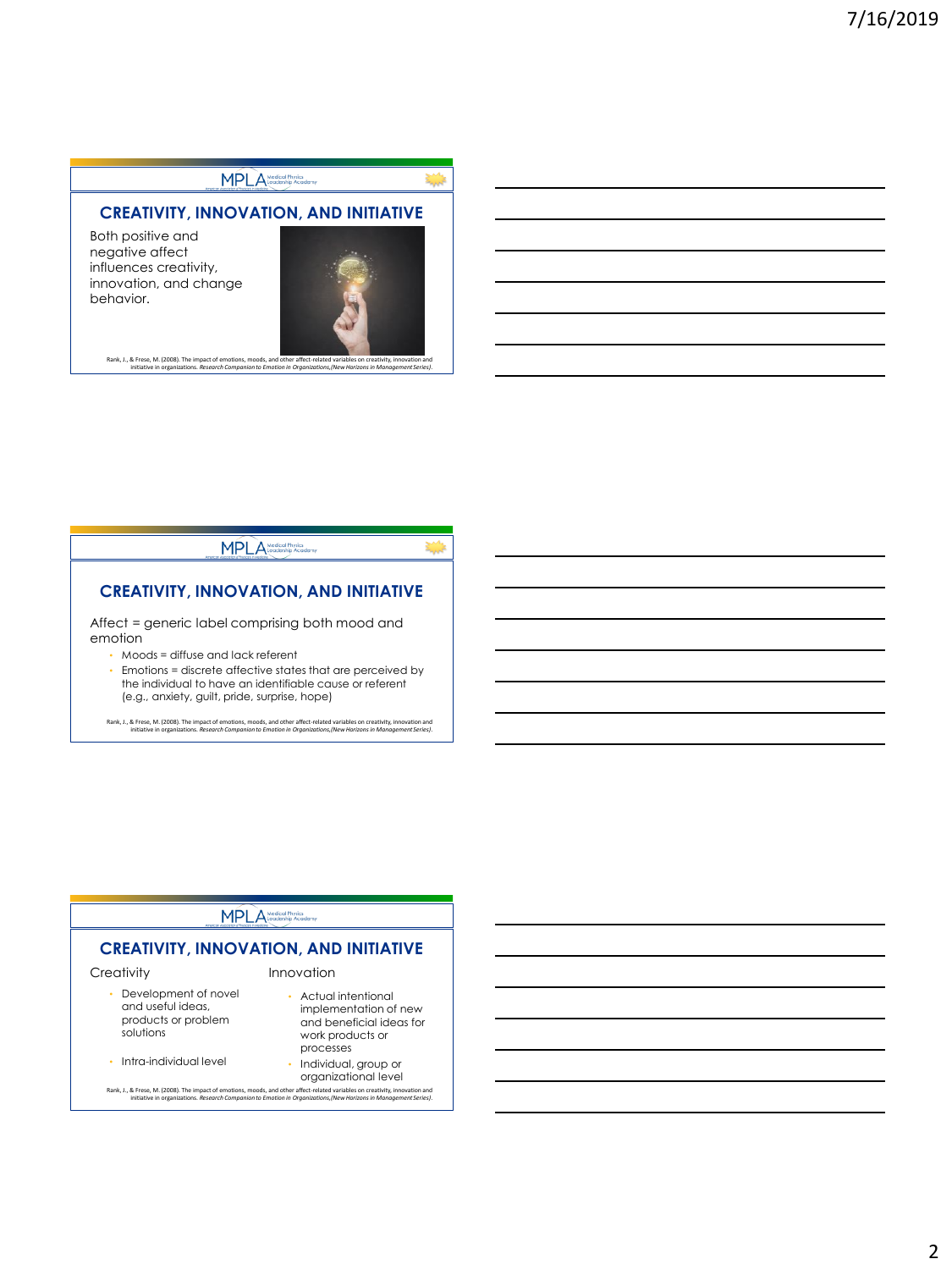# MPLA<sup>Medical Physic</sup>

## **CREATIVITY, INNOVATION, AND INITIATIVE**

Personal Initiative (PI) = work behavior characterized by

- Its self-starting nature,
- Its proactive approach, and

\*Important\*

• By being persistent in overcoming difficulties that arise in the pursuit of a goal

Rank, J., & Frese, M. (2008). The impact of emotions, moods, and other affect-related variables on creativity, innovation and<br>!initiative in organizations. Research Companion to Emotion in Organizations, (New Horizons in M

MPLA<sup>Medical Physics</sup>

#### **ADAPTABILITY**

"If the ability to lead and manage change is the great differentiator in today's increasingly fast‐paced business environment, then leaders who can adapt to change, rather than simply cope with it, will be the ones who consistently deliver outstanding results."

Kantor, S., Kram, K. E., & Sala, F. (2008). Change factor: Making the case for executive adaptability. *Leadership in Action: A*<br>Publication of the Center for Creative Leadership and Jossey-Bass, 27(6), 8-12.